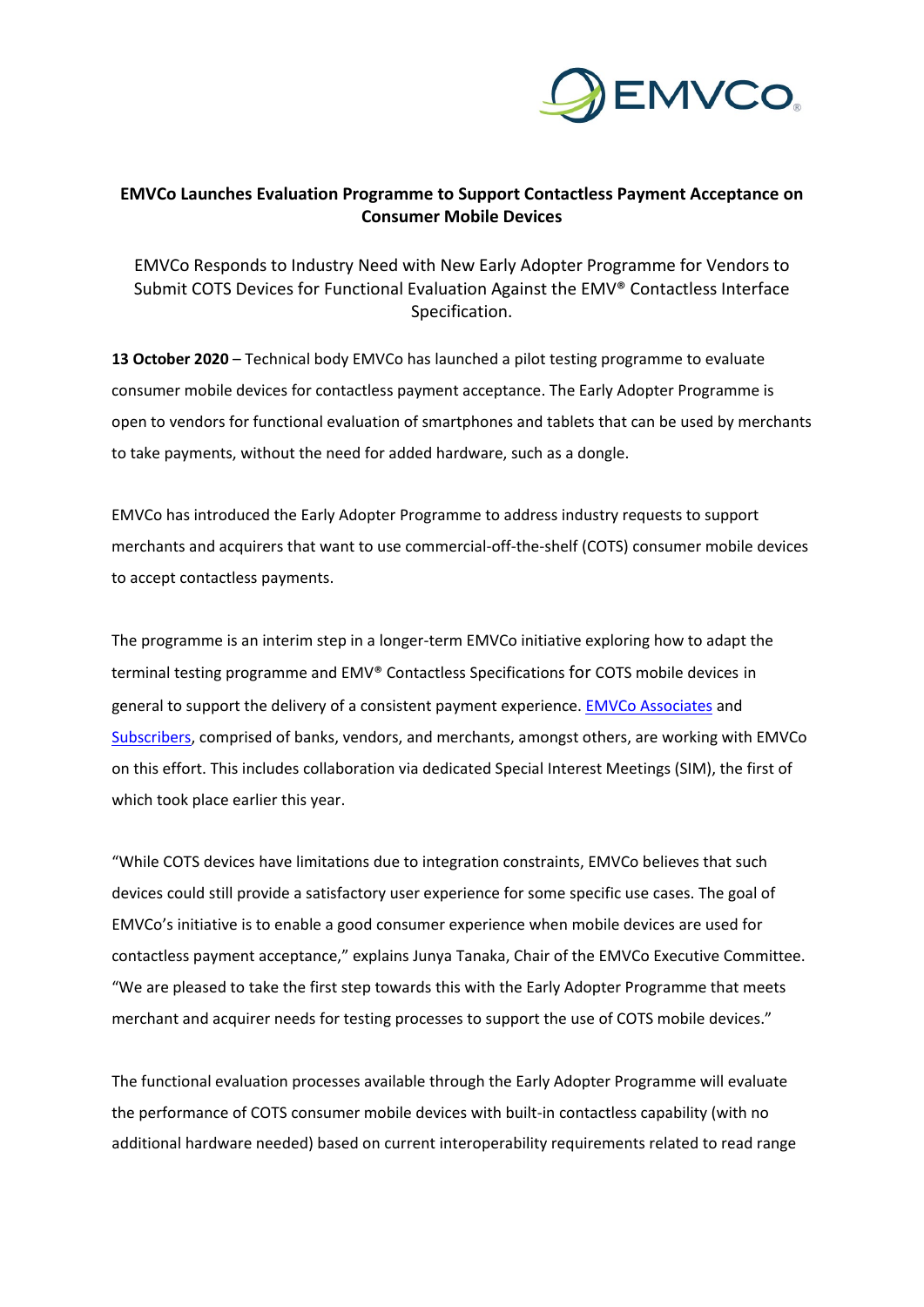

and user experience needs, as outlined in the EMV® Level [1 Specifications for Payment Systems-](https://www.emvco.com/wp-content/uploads/documents/EMV-Level-1-Contactless-Interface-Specification-V3.0-180423.pdf)EMV® [Contactless Interface Specification,](https://www.emvco.com/wp-content/uploads/documents/EMV-Level-1-Contactless-Interface-Specification-V3.0-180423.pdf) v3.0.

Based on these criteria, an evaluation score will be made available to the vendor after the device evaluation is completed. Mobile vendors can then use these scores to refine their product designs and to demonstrate the performance of their devices to acquirers, merchants, payment systems and other interested parties.

The programme is open now to mobile vendors to submit their devices for evaluation. To participate, interested parties will need to complete the Early Adopter Programme Agreement and be approved for participation**.** Once approved they can submit their device(s) for evaluation by EMVCo labs.

To learn more read the COTS Early [Adopter Programme FAQs.](https://www.emvco.com/document-search/?action=search_documents&publish_date=&emvco_document_version=&emvco_document_book=&px_search=early+adopter&emvco_document_education%5B%5D=faqs)

## **– ENDS –**

For further EMVCo media information please contact Dave Amos / Chloe Smith – Tel: +44 1943 468007 or email: [david@iseepr.co.uk](mailto:david@iseepr.co.uk) / [chloe@iseepr.co.uk](mailto:chloe@iseepr.co.uk)

## **Notes to Editors:**

EMV® is a registered trademark in the U.S. and other countries and an unregistered trademark elsewhere. The EMV trademark is owned by EMVCo, LLC.

## **About EMVCo:**

EMVCo is the global technical body that facilitates the worldwide interoperability and acceptance of secure payment transactions by managing and evolving the EMV Specifications and related testing processes. EMV is a technology toolbox that enables globally interoperable secure payments across face-to-face and remote environments. Adoption of EMV Specifications and associated approval and certification processes promotes a unified international payments framework, which supports an advancing range of payment methods, technologies and acceptance environments. The specifications are available royalty free, designed to be flexible, and can be adapted regionally to meet national payment requirements and accommodate local regulations.

EMVCo is collectively owned by American Express, Discover, JCB, Mastercard, UnionPay and Visa, and focuses on the technical advancement of the EMV Specifications. To provide all payment stakeholders with a platform